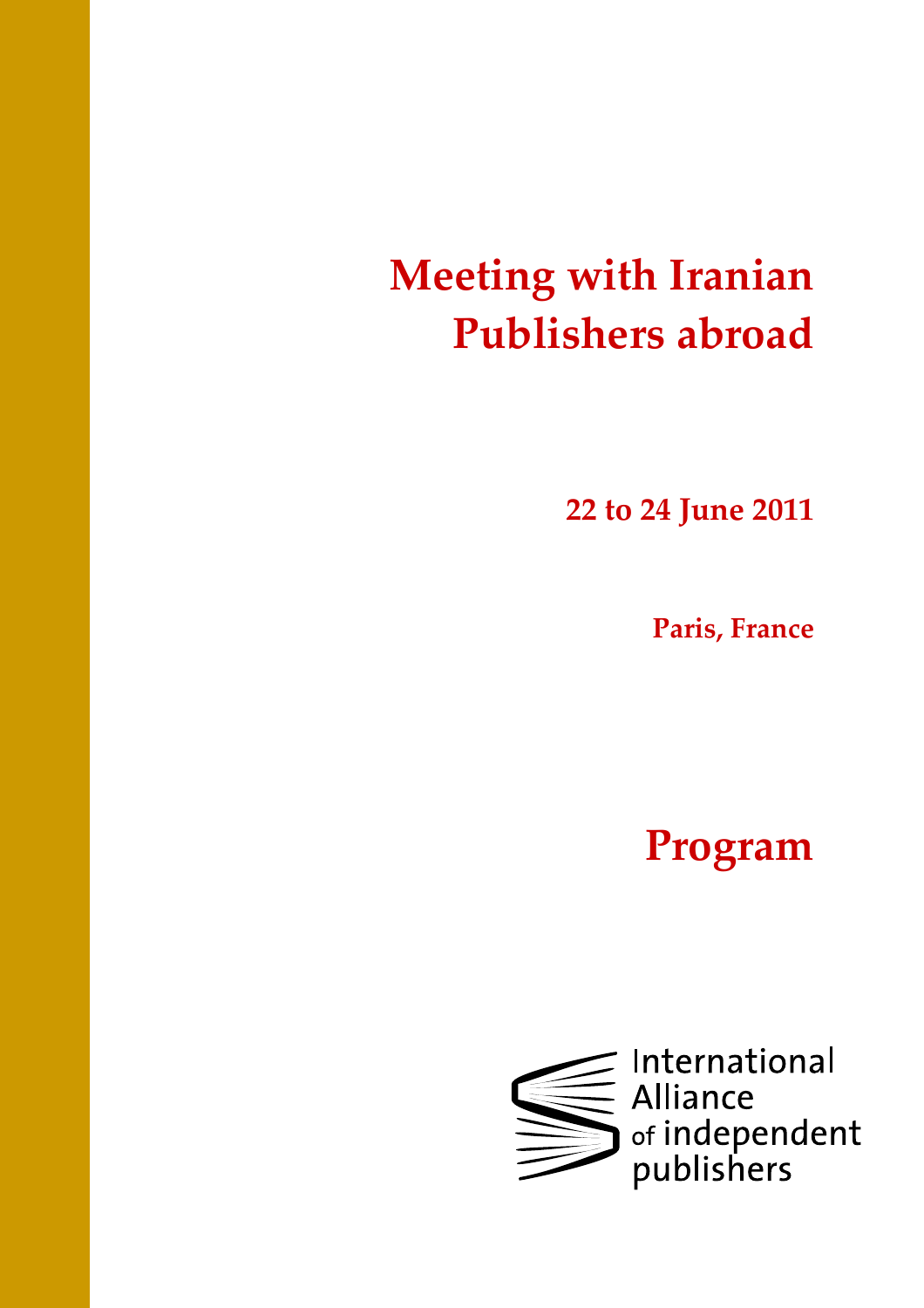# AGENDA

# Tuesday 21 June 2011

Arrival and welcoming the participants to Paris – Grand hôtel Malher (5, rue Malher 75004 Paris – Metro: line 1, station Saint-Paul)

#### Evening « Fête de la musique »

Appointment in the lobby of Mahler Hotel at 19:00

Dinner with Persian-language publishers, members of the international committee of independent publishers and members of Alliance's bureau (venue to be confirmed) June 21st is the day of music festival in France, an opportunity to listen to street concerts in Paris after dinner!

#### Restaurant Khtoon, 130, rue Saint-Maur, metro Couronnes ou Parmentier

# Wednesday 22 June 2011

Location: Charles Leopold Mayer Foundation 38, rue Saint-Sabin - 75011 Paris (Metro: line 5, station: Bréguet Sabin - or for walking directions, see map on page 5)

Notice: The meeting of Wednesday 22 June will be in Persian, English and French, simultaneously translated by two interpreters.

#### Morning (9:30 – 13:00), with coffee break

Introduction by Thierry QUINQUETON, Chairman of the Alliance and Laurence HUGUES, Director of the Alliance

# Meeting between the Persian-language publishers and the members of the international committee of independent publishers

The international committee of independent publishers (ICIP) is composed of coordinators of existing language networks in the Alliance, namely English, French, Arabic, Spanish and Portuguese. By the committee's request or when it is necessary, for example in the absence of correspondents of some linguistic or geographic networks, correspondents of the future or under creation linguistic networks may be invited to join the committee for a given period.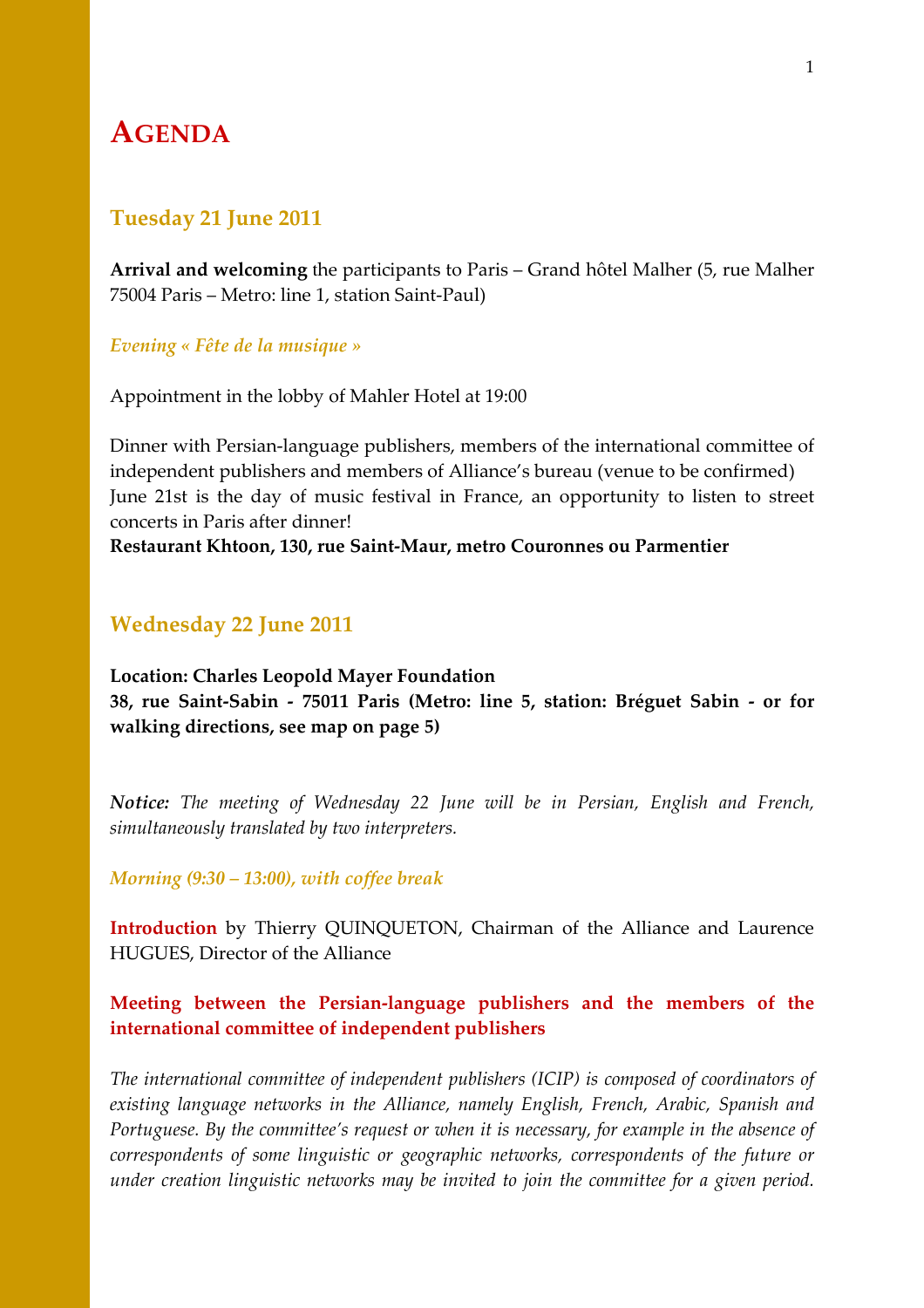ICIP is a fundamental organ of governance of the Alliance which represents the legitimacy of the Alliance, the voice of the Assembly of the allies (the publishers of the Alliance) and transfers the expectations and needs of publishers to legal bodies of the association, the Board.

• The Persian-language publishers of the Diaspora will represent their publishing houses and their difficulties and expectations from Alliance, to the members of ICIP.

> The publishers have been asked to prepare a presentation of 10 minutes of their publishing houses, their difficulties and their interest to be part of a group of publishers as in Alliance.

• ICIP will represent the existing language networks in the Alliance, and some of the project carried out in the networks in 2010 or 2011.

# Lunch (13:00 – 14:30)

# Afternoon (14:30 – 18:00), with coffee break

# How to develop a common distribution and dissemination system between Persian–language publishers?

• The publishers will describe their current system of distribution; different costs from one country to another and will explain their problems and preoccupations.

> The publishers have been asked to prepare a presentation of their dissemination and distribution system and to provide precise data including costs of transport and postal services from one country to another.

• The model of dissemination and distribution of African Books Collective: How was the system of dissemination and distribution of ABC created? How does it work?

Contribution of a specialist, Mary JAY, Director of African Books Collective (ABC) www.africanbookscollective.com

African Books Collective (ABC) is a non-profit organization based in Oxford (England). It publishes and distributes more than 1,000 titles published in Africa (humanities and social sciences, literature, books for children) around the world. ABC was founded, and is owned and led by a group of African publishers. ABC brings together 124 African and independent publishers from 21 countries.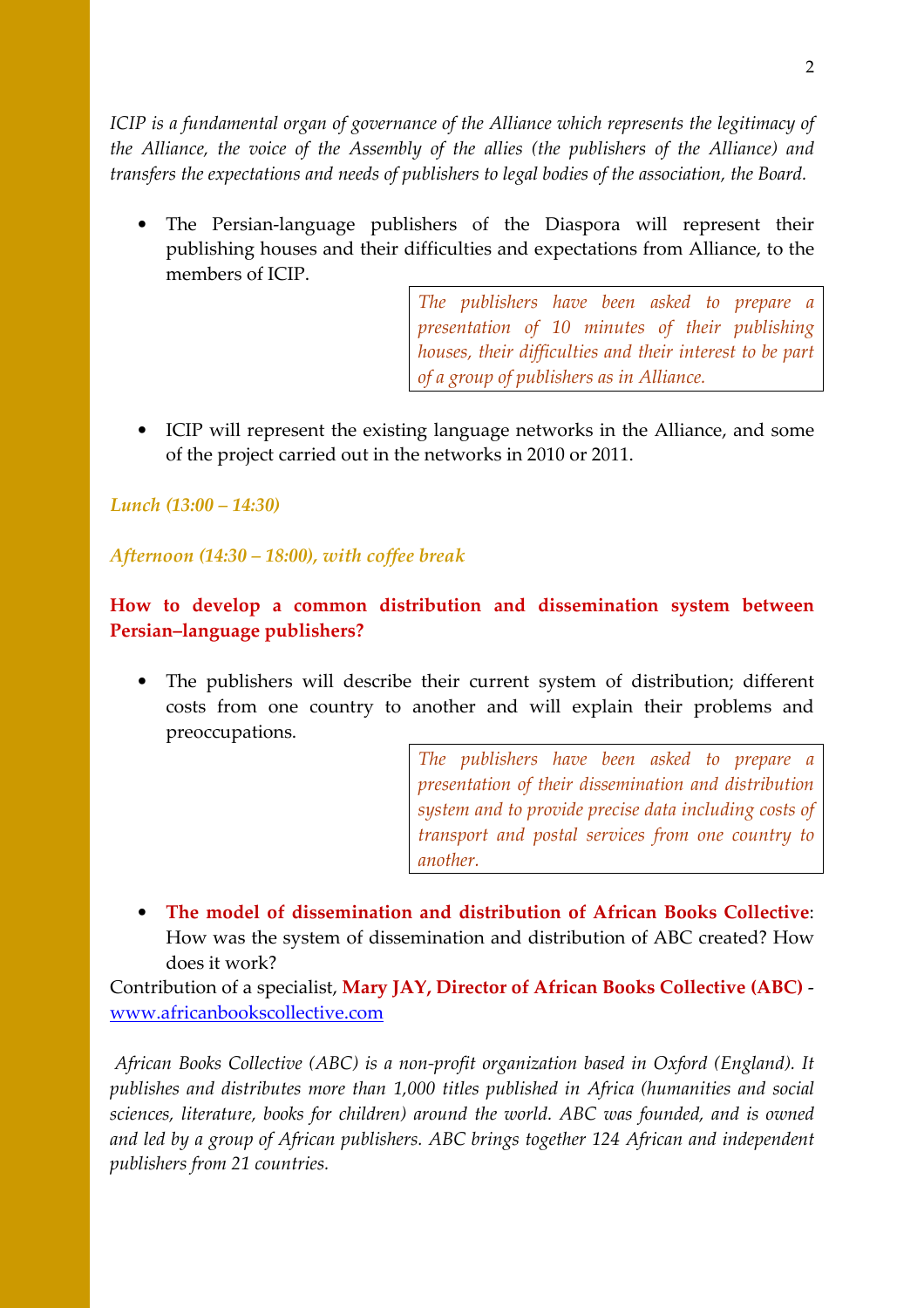• Digital publishing, an opportunity for Persian publishers? Contribution by Mortaza KOKABI, professor at Chamran University, Ahvaz-Iran, department of library and information sciences

• Presentation of the platform for digital books: Nakoja.fr Contribution by Golnaz BOROUMANDI and Tinoush NAZMJOU, founder of the platform

# Thursday 23 June 2011

Location: La Maison des écrivains et de la littérature 67, boulevard de Montmorency - 75016 Paris (Metro: line 9, station: Jasmin or line 10, station: Porte d'Auteuil)

Notice: The meeting of Thursday 23 June will be in Persian and French with the support of an interpreter.

Morning (9:30 – 13:00), with coffee break

Welcome message by Sylvie GOUTTEBARON, director of la Maison des écrivains et de la littérature (House of writers and literature)

How to foster exchanges (co-publishing, transfer of rights, translation) between Persian–language publishers and French publishers who publish Persian authors and works?

In the presence of the following publishers:

- Sorour KASMAI, director of the « Horizons Persans » collection, Actes Sud publishing house ; Laetitia NANQUETTE, writer of an article about "Cultural exchanges and translation stream between Iran and Western countries", researcher in the Institute of Iranian-Indian world at CNRS
- To be confirmed: representative of Institut national des langues et civilisations orientales (INALCO); representative of the magazine "Abstracta Iranica"

Lunch (13:00 – 14:30)

Afternoon (14:30 – 18:00)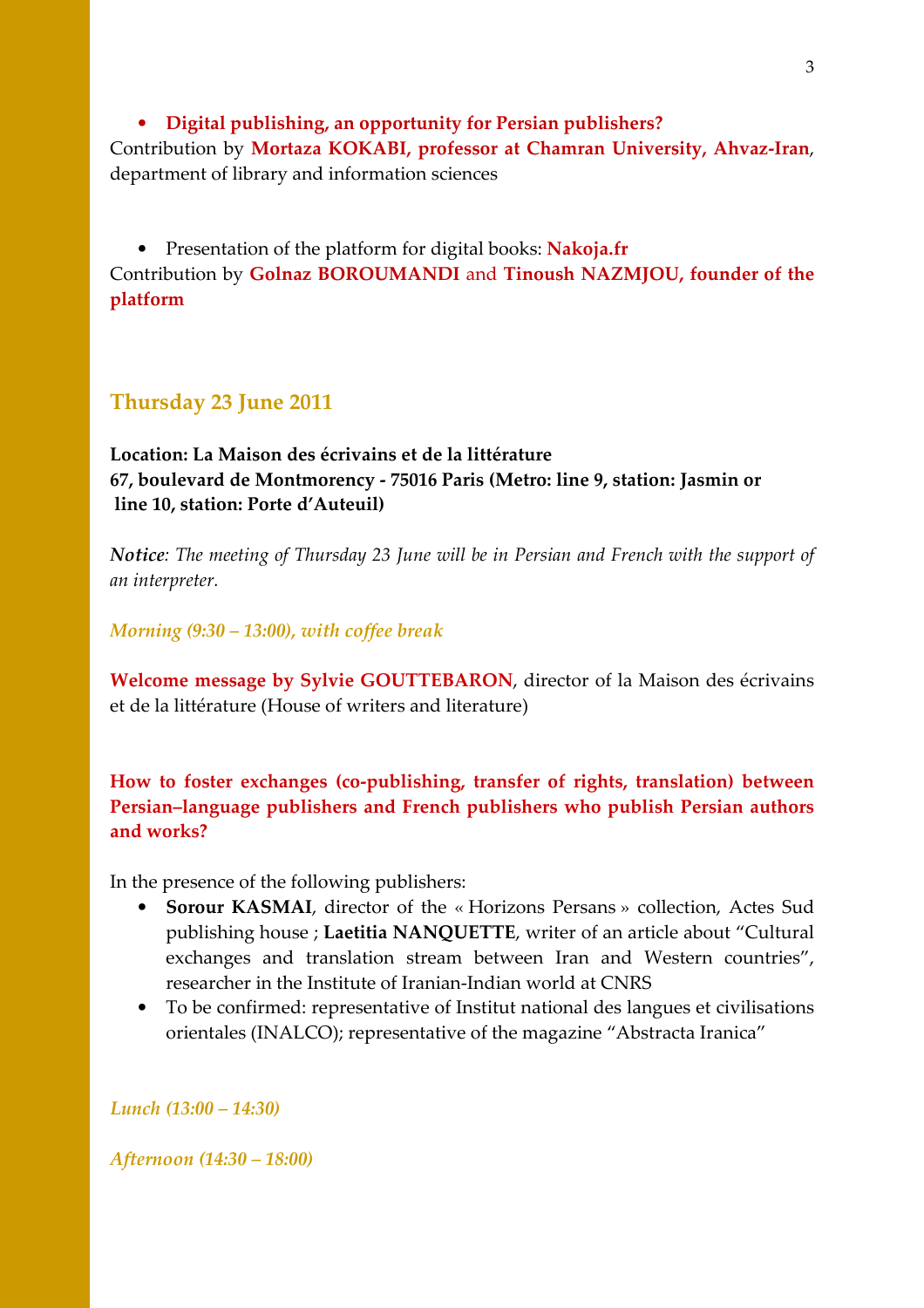# Creation of a Persian-language group of publishers from Diaspora in the Alliance?  $(1/2)$

- How to formalize the establishment of this group?
- Election of a publisher as the representative of the group
- Definition of future projects in the group: type of projects, budget, schedule, implementation….

# Friday 24 June 2011

# Location: La Maison des écrivains et de la littérature 67, boulevard de Montmorency - 75016 Paris (Metro: line 9, station: Jasmin or line 10, station Porte d'Auteuil)

Notice: The meeting of Friday 24 June will be in Persian and French with the support of an interpreter.

Morning (9:00 – 12:00)

Creation of a Persian-language group of publishers from Diaspora in the Alliance? (2/2) – continuation of discussions of previous days

Location: BnF 5, rue Vivienne - 75002 Paris (Metro: line 3, station: Bourse or line 7, station: Palais Royal ou Pyramides)

#### 13:00 – 14:00

Visit the Persian manuscripts collection of the National Library of France (BnF)

Lunch (14:00 – 15:00)

Afternoon Informal discussions between the publishers and guests in a café

Evening Departure of publishers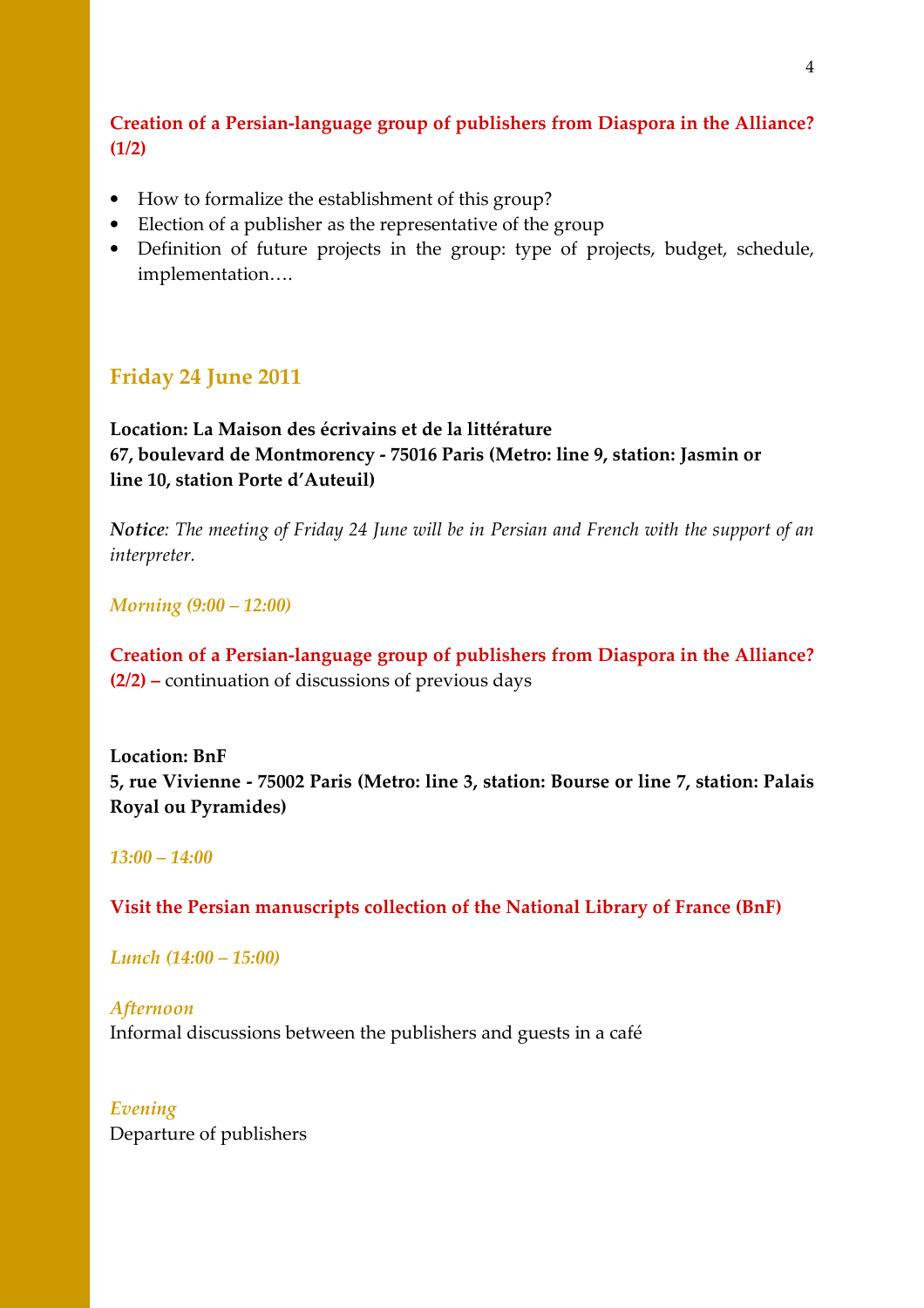# PRACTICAL INFORMATION

# Useful Addresses

#### Alliance internationale des éditeurs indépendants

38, rue Saint-Sabin – 75011 PARIS Metro: line 5, station Bréguet-Sabin or line 8, station Chemin Vert Tel.: +33 (0)1 43 14 73 66 www.alliance-editeurs.org

Mobile Sonbol REGNAULT-BAHMANYAR: +33 (0)6 66 55 94 15 Mobile Laurence HUGUES: +33 (0)6 20 89 69 67

## Grand Hôtel Malher

5, rue Malher – 75004 PARIS Tel.: +33(0) 1 42 72 60 92 Metro : line 1, station Saint-Paul Tel.: +33(0) 1 42 72 60 92 Fax: +33(0) 1 42 72 25 37 www.grandhotelmalher.com

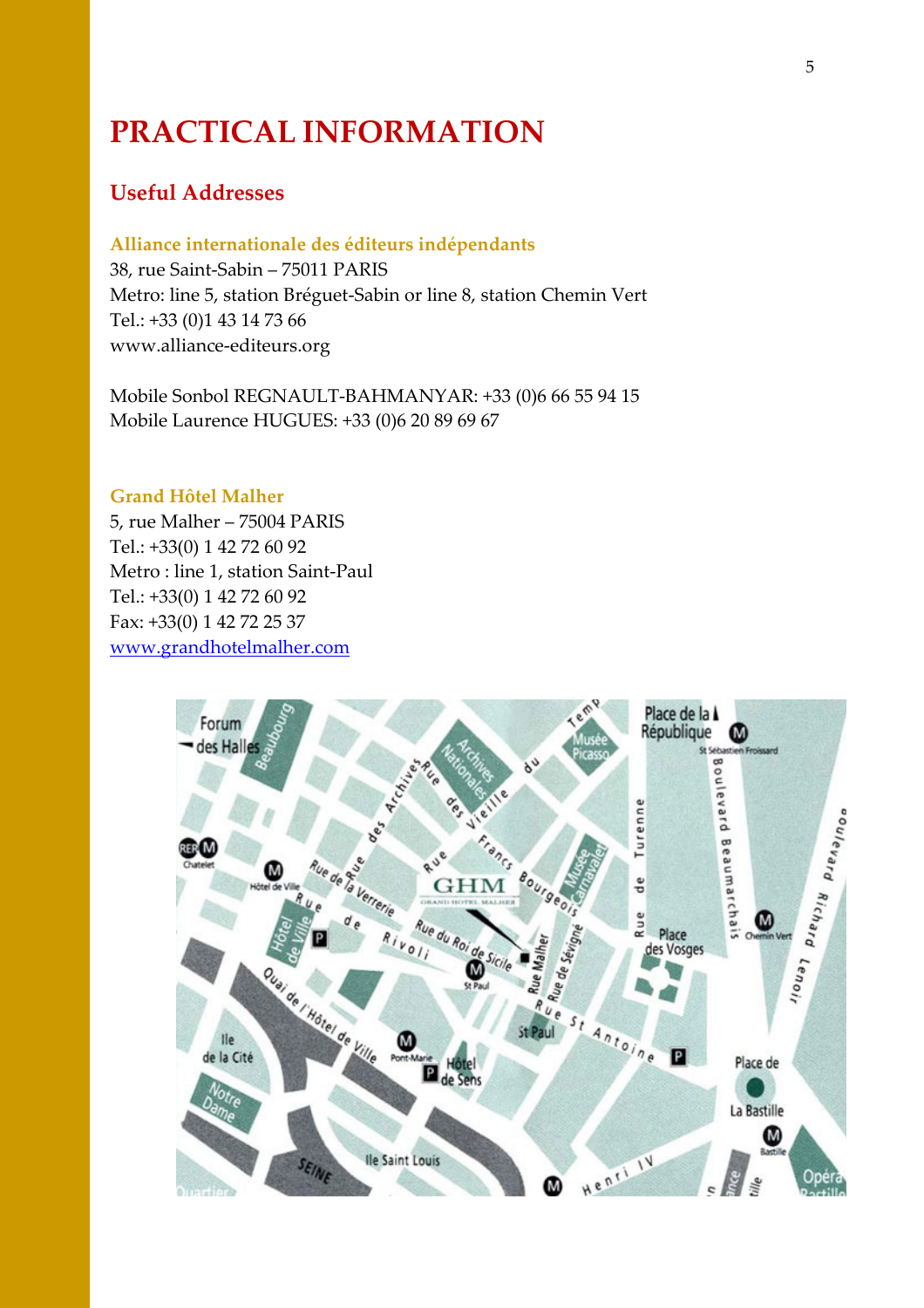#### La Maison des écrivains et de la littérature

67, boulevard de Montmorency - 75016 Paris Metro: line 9, station Jasmin or line 10, station Porte d'Auteuil www.m-e-l.fr/

#### Bibliothèque nationale de France (BnF) – site Richelieu

5, rue Vivienne - 75002 Paris Metro: line 3, station Bourse or line 7, station Palais Royal or Pyramides www.bnf.fr

# Accommodations and Services

During this event, Alliance will provide the following:

- Your plane or train tickets to Paris; thank you for giving us the receipts and supporting documents for reimbursements (invoices and airplane or train tickets);
- Your accommodation costs at Grand Hôtel Malher from 21 to 24 June 2011 (3 nights) ; additional nights and the extras will be borne by the participants;
- 4 meals: 3 lunches from 22 to 24 June, and one dinner the night of 21 June, other meals will be borne by the participants.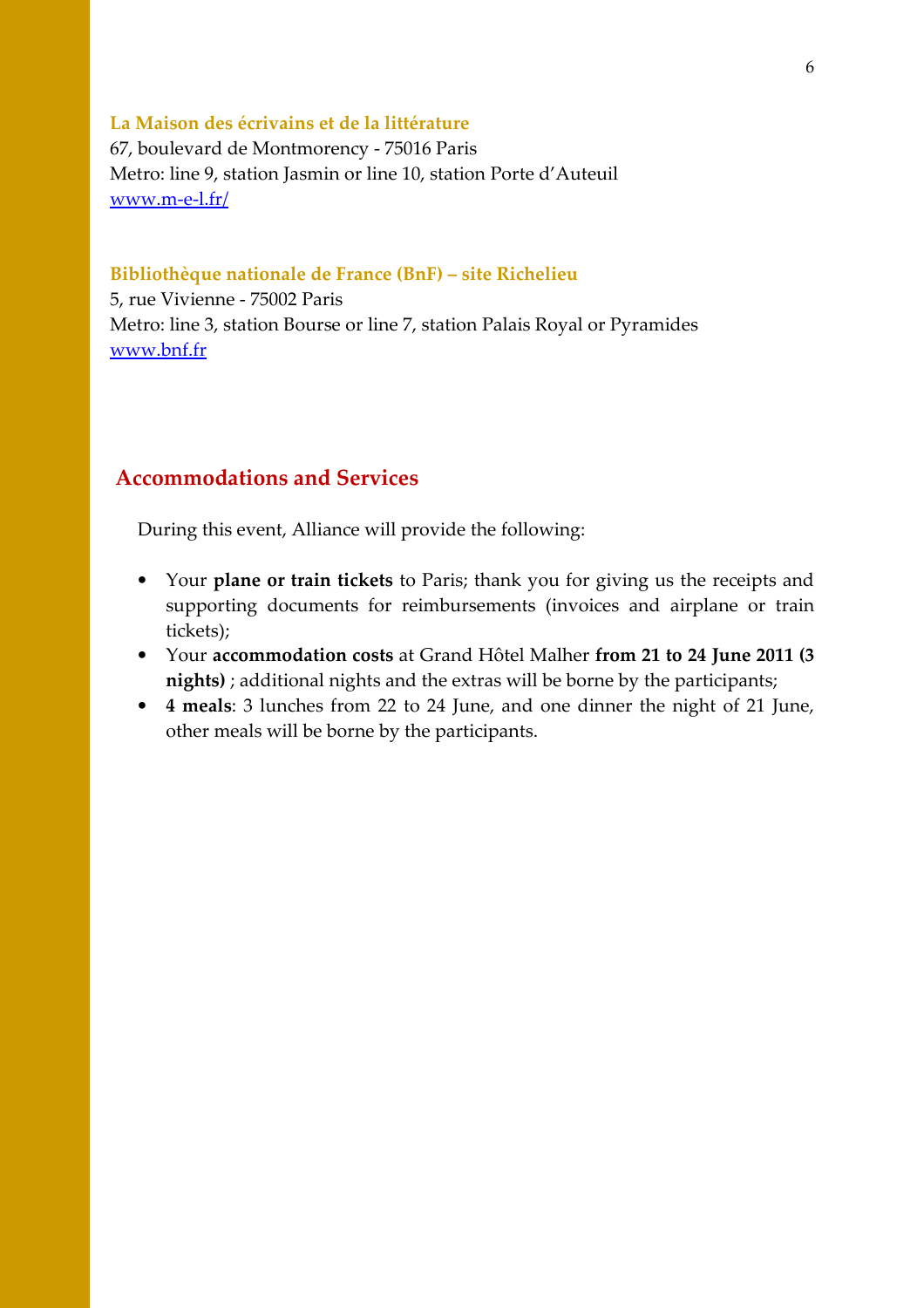# PARTICIPANTS

# Iranian publishers attending the meeting in Paris

## Germany

Abbas MAROUFI Gardoon Verlag - http://abbasmaroufi.de/gardoon/gardoon.html

Hamid MEHDIPOUR Forough Verlag - www.foroughbook.com

### Denmark

Massoud KADKHODAEE Book critic

# United States

Bijan KHALILI (would participate via Skype) Ketab Co. - www.ketab.com/publications.aspx

Farhad SHIRZAD Ibex Books - www.ibexpub.com

# France

Bahman AMINI Khavaran Books

# The Netherlands

Reza CHAVOUSHI Dena Books - www.denabooks.com

# Sweden

Massood MAFAN Baran Publishing - www.baran.se

Naser ZERAATI House of Art & Literature - www.bokarthus.se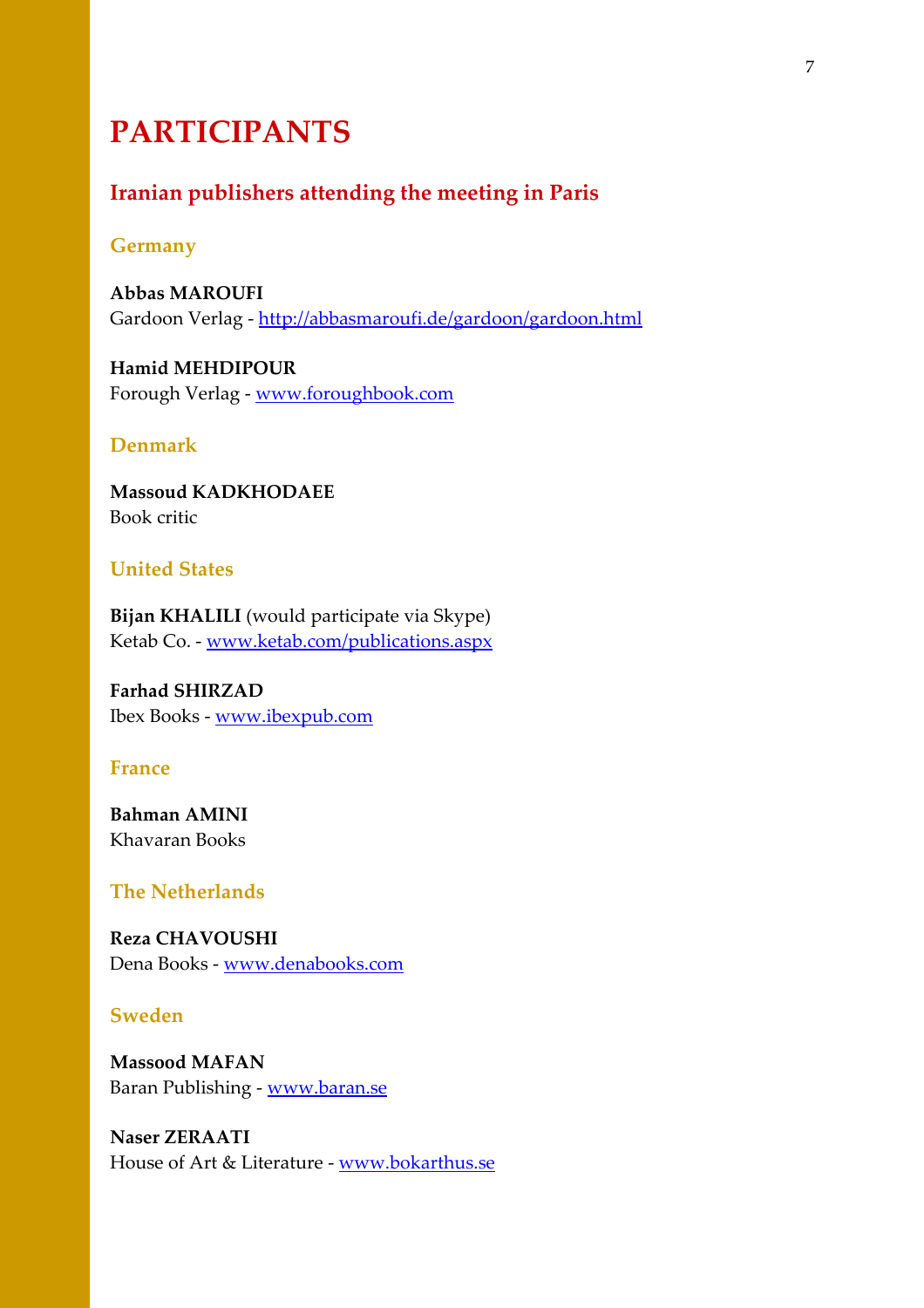# Members of the International Committee of Independent Publishers

#### Nouri ABID – coordinator of the Arabic-language network



Éditions Med Ali Rue Med Chaabouni Imm. Zarkaa Sfax – TUNISIA Tel: + (216) 74 407 440 edition.medali@tunet.tn www.edition-medali.com

# Éditions Med Ali

The Arab Company of United Publishers, Med Ali Editions (Sfax - Tunisia) is a general independent publishing house founded in 1983. Our books are made according to high-quality standards, with the greatest possible care and attention at all levels. Our house works in cooperation with professionals working in the field of books, artists and renowned university teachers in various fields. We publish cultural books in human sciences and extracurricular books. We have published over 20 book series in human sciences, children's books and extracurricular books, and theses in cooperation with five Tunisian universities.

Med Ali Editions missions consist in supporting and sharing all forms of learning and respecting the pleasure of knowledge; distributing the Tunisian book.

Since 1990 we have participated in Arab and international book fairs. Since 1986 Med Ali Editions has been member of the Union of Tunisian editors. Since 1997 Med Ali Editions has been member of the Union of Arab Editors and member of the Maghreb Union of Editors. Med Ali Editions has co-published books with Tunisian, Lebanese, Syrian editors and editors from the Maghreb. We have also participated in the launch of an exporting company for the Tunisian book.

#### Serge D. KOUAM – coordinator of the French-language network

Presses universitaires d'Afrique



22, place Elig-Essono BP 8106 Yaoundé – CAMEROON Tel: + (237) 22 20 27 00 dontchuengkouam@yahoo.fr / dg@aes-pua.com www.aes-pua.com

#### Presses universitaires d'Afrique

L'Africaine d'Édition et de Services is a business corporation that was created in 1995 with exclusively Cameroonian capital. Its ambition is to be, in Africa, one of the best forums for the written expression of any good creative initiative. Its publishing names are Presses universitaires d'Afrique for non-academic literature and Éditions AES for academic and extra-curricular publications. Since its inception, nine years ago, the Africaine d'Édition et de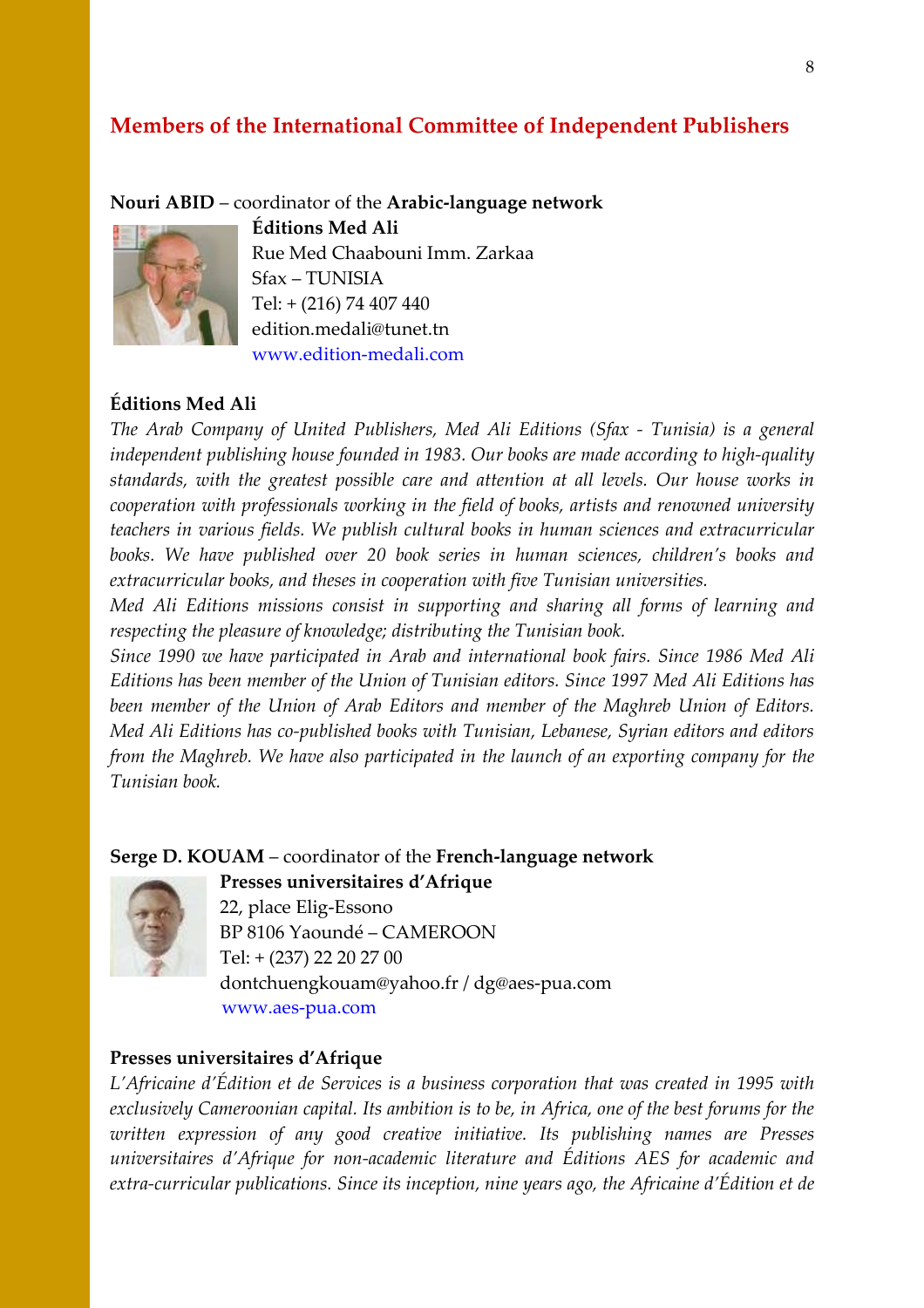Services (AES SA) has produced nearly 200 publications in 11 collections. Each collection is developed and co-directed by several Cameroonian and non-African practitioners and university professors of scientific renown in their respective disciplines. The AES is fighting for cultural diversity in the world and takes local realities into account in its publications.

# Araken GOMES RIBEIRO – coordinator of the Portuguese-language network



Contra Capa Rua de Santana, 198 Loja – Centro Rio de Janeiro - RJ 20 230-261 – BRAZIL Tel: + (55) 21 25 08 95 17 araken@contracapa.com.br www.contracapa.com.br

# Contra Capa

Founded in 1992 in Copacabana, the Contra Capa bookstore initiated its publishing activities in 1996. First based on the areas of interest of the bookstore itself, these activities have diversified and now include fine arts, photography, cinema, psychoanalysis, anthropology, economy, sociology, history, literary criticism and poetry. The main objective is to produce books that combine interdependence between text and pictures, in the light of the continuous technological changes related to producing and disseminating knowledge and information.

# Guido INDIJ – coordinator of the Spanish-language network



la marca editora Pasaje Rivarola 115 1015 Buenos Aires – ARGENTINA Tel.: + (5411) 43 83 62 62 lme@lamarcaeditora.com

www.lamarcaeditora.com

#### la marca editora

Founded on 1992 by Guido Indij, la marca editora is an independent publisher specialized in art, photography, essays and poetry. In the last few years it has ventured into the publication of multiple numbered portfolios and experimental art books, along with more famous authors such as Michel Foucault, J-F Lyotard, Paul Virilio, J-L Nancy, Sylviane Agacinscki. The main innovation of la marca editora is to experience in the relation between formats and contents. Thus, in each project it looks to extend the limits of the concept of what is known as a "book".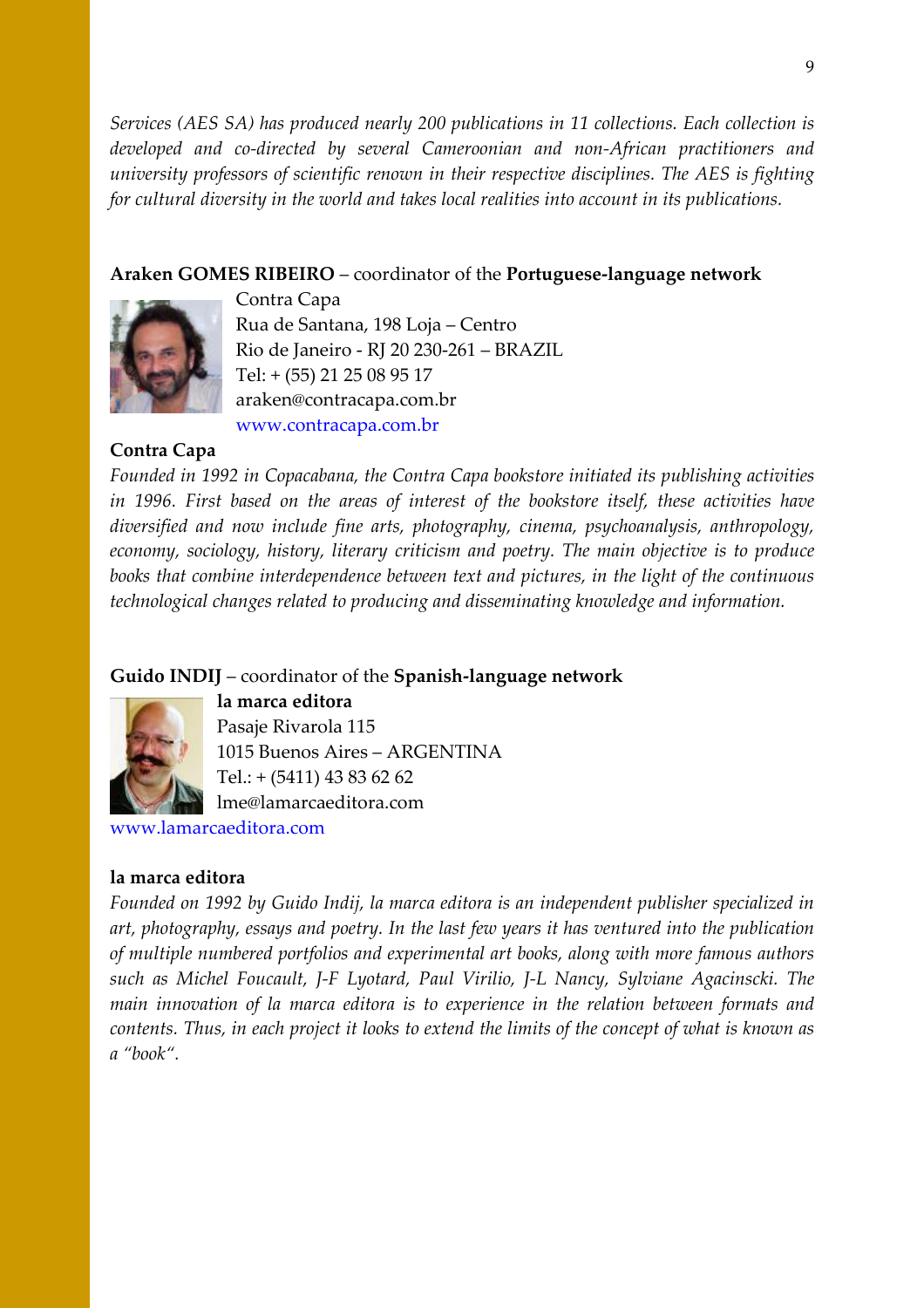# Ritu MENON – representative of the English-language network



Women Unlimited K 36 Hauz Khas Enclave New Delhi – INDIA Tel.: +91 11 26 52 41 29 womenunltd@vsnl.net www.womenunlimited.net

#### Women Unlimited

Women Unlimited is an associate of Kali for Women, India's first and oldest feminist press, which publishes scholarly and academic books in the social sciences; fiction; general interest non-fiction; autobiographies, reminiscences and memoirs; oral histories; books for young adults; pamphlets and monographs; and activist material. The Kali for Women/ Women Unlimited list combines the best of Kali's titles published between 1984 and 2004, and an exciting range of books and authors commissioned by Women Unlimited. Women Unlimited has close links with the women's movement, and the women's studies in India, South Asia, and internationally. We participate in campaigns, nationally and regionally, and have organized extensively on issues to do with alternative media, women's writing, and genderbased censorship. We consider all this as just an extension of our publishing activity. WU is an active and organizing partner of the Independent Publishers' Group (IPG), a collective of 10 Delhi-based independent publishers formed in March 2005; and of the Independent Publishers' Distribution Alternatives (IPD Alternatives), a partnership of 8 independent Indian publishers set up in late 2005, which handles the distribution of titles published by nearly 20 small/independent publishers (including those of the 8 partners).

# Members of the Alliance



Thierry QUINQUETON – Chairman Position: Director of the library network for the Châtellerault region thierry.quinqueton@capc-chatellerault.fr

# The team of the Alliance

Clémence HEDDE – in charge of French-language network of Alliance and the programs of solidarity co-publications and translations

Laurence HUGUES – director of the Alliance

Sonbol REGNAULT-BAHMANYAR – in charge of Persian-language program of Alliance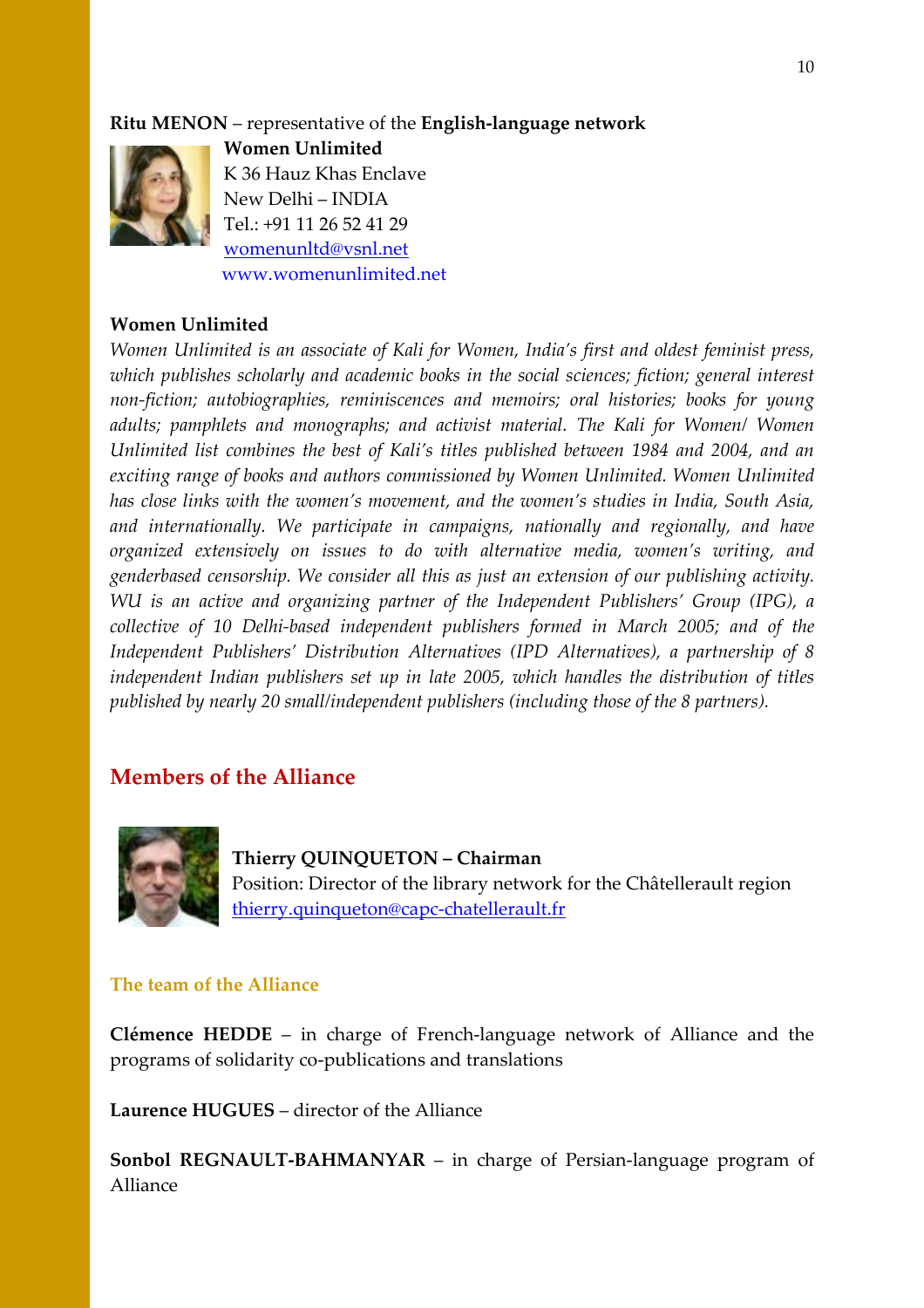# ACKNOWLEDGMENTS



International Alliance of Independent Publishers would like to thank Prince Claus Fund for their precious support that made us able to organize this meeting and the preparatory meetings in Sweden, Germany and The Netherlands.

Prince Claus Fund for Culture and Development



pour le Progrès de l'Homme

Alliance would also like to thank Fondation Charles Léopold Mayer Charles Léopold Mayer Foundation for their faithful support.



Special thanks also to the House of writers and literature (Mel), which so warmly welcomes us in its premises on 23 and 24 of June.

Our thanks also go to our contributors who have accepted to come and share their experiences with publishers during these days: many thanks to Mary JAY for her presentation of African Books Collective, to Mortaza KOKABI, to Sorour KASMAI, to Laetitia NANQUETTE, to Golnaz BOROUMANDI and Tinoush NAZMJOU.

Alliance thanks the National Library of France (BnF) for accepting to receive us and to present us their collection of Persian manuscripts.

And finally our thanks go to the *interpreters*, for their indispensable presence at our side during these days.